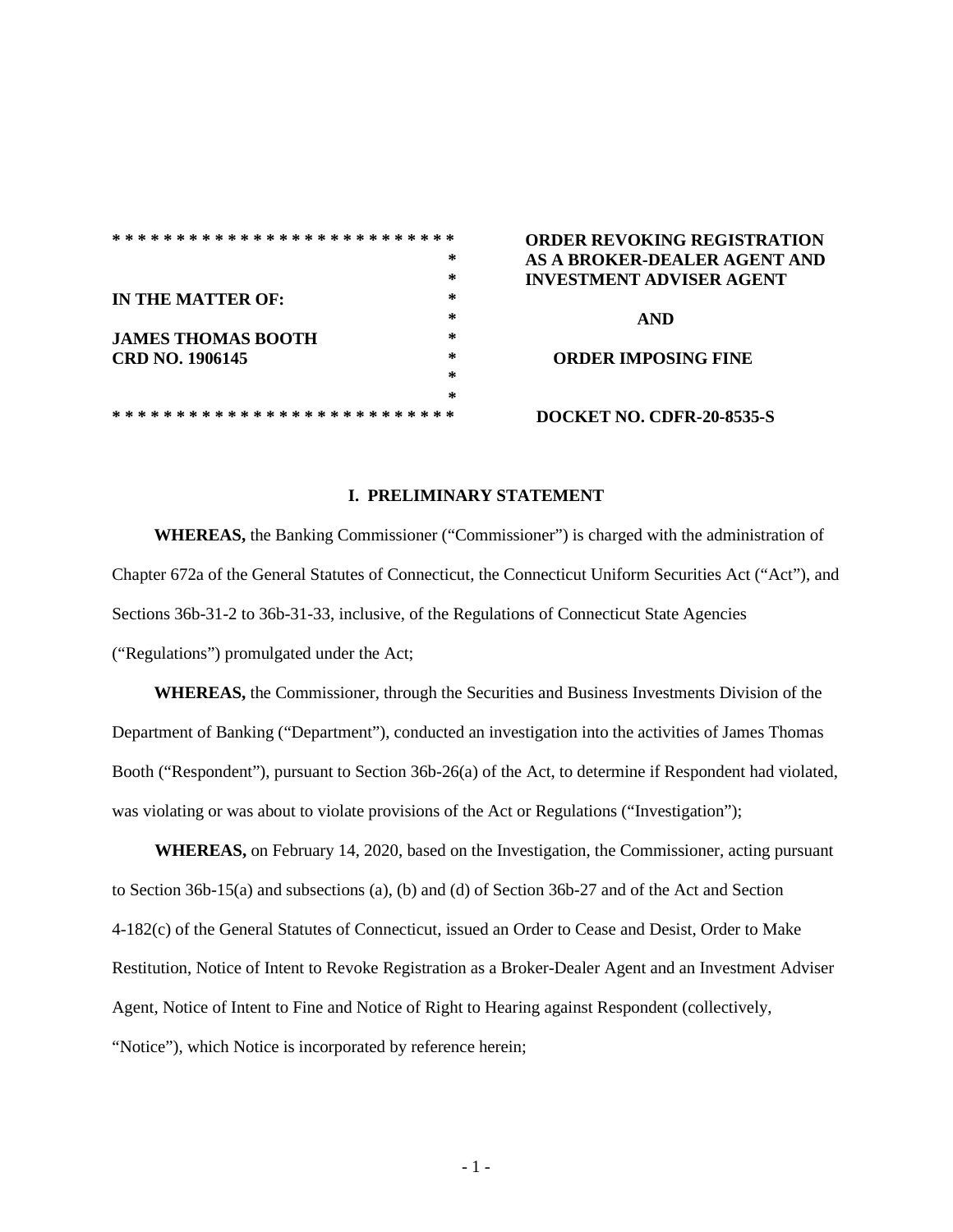**WHEREAS,** on February 14, 2020, the Notice was sent by certified mail, return receipt requested,

to Respondent;

**WHEREAS,** according to the United States Postal Service Tracking system, the Notice mailed to

Respondent was "Unclaimed/Being Returned to Sender" as of March 18, 2020;

**WHEREAS,** On February 26, 2020, Respondent's legal counsel received the Notice;

**WHEREAS,** Respondent has failed to request a hearing on the allegations set forth in the Notice

within 14 days of its receipt;

**WHEREAS,** on April 2, 2020, a Certification was issued rendering the Order to Cease and Desist

and Order to Make Restitution permanent as of March 12, 2020, which Certification is incorporated by

reference herein;

**WHEREAS,** Section 36a-1-31(a) of the Regulations provides, in pertinent part, that:

When a party fails to request a hearing within the time specified in the notice, the allegations against the party may be deemed admitted. Without further proceedings or notice to the party, the commissioner shall issue a final decision in accordance with section 4-180 of the Connecticut General Statutes and section 36a-1-52 of the Regulations of Connecticut State Agencies, provided the commissioner may, if deemed necessary, receive evidence from the department, as part of the record, concerning the appropriateness of the amount of any . . . fine [or] restitution . . . sought in the notice.

**WHEREAS,** Section 36b-15 of the Act provides, in pertinent part, that:

(a) The commissioner may, by order . . . revoke any registration . . . if the commissioner finds that (1) the order is in the public interest, and (2) the ... registrant ... (B) has wilfully violated or wilfully failed to comply with any provision of sections 36b-2 to 36b-34, inclusive, or a predecessor statute or any regulation or order under said sections or a predecessor statute; (C) has been convicted, within the past ten years, of any misdemeanor involving a security, any aspect of a business involving securities, commodities, investments, franchises, business opportunities, insurance, banking or finance, or any felony, provided any . . . revocation of such registration shall be in accordance with the provisions of section  $46a-80$ ... (F) is the subject of any of the following sanctions that are currently effective or were imposed within the past ten years . . . (ii) an order of the Securities and Exchange Commission . . . barring such individual from association with a broker dealer or an investment adviser . . . (iii) a suspension, expulsion or other sanction issued by a national securities exchange or other self-regulatory organization registered under federal laws administered by the Securities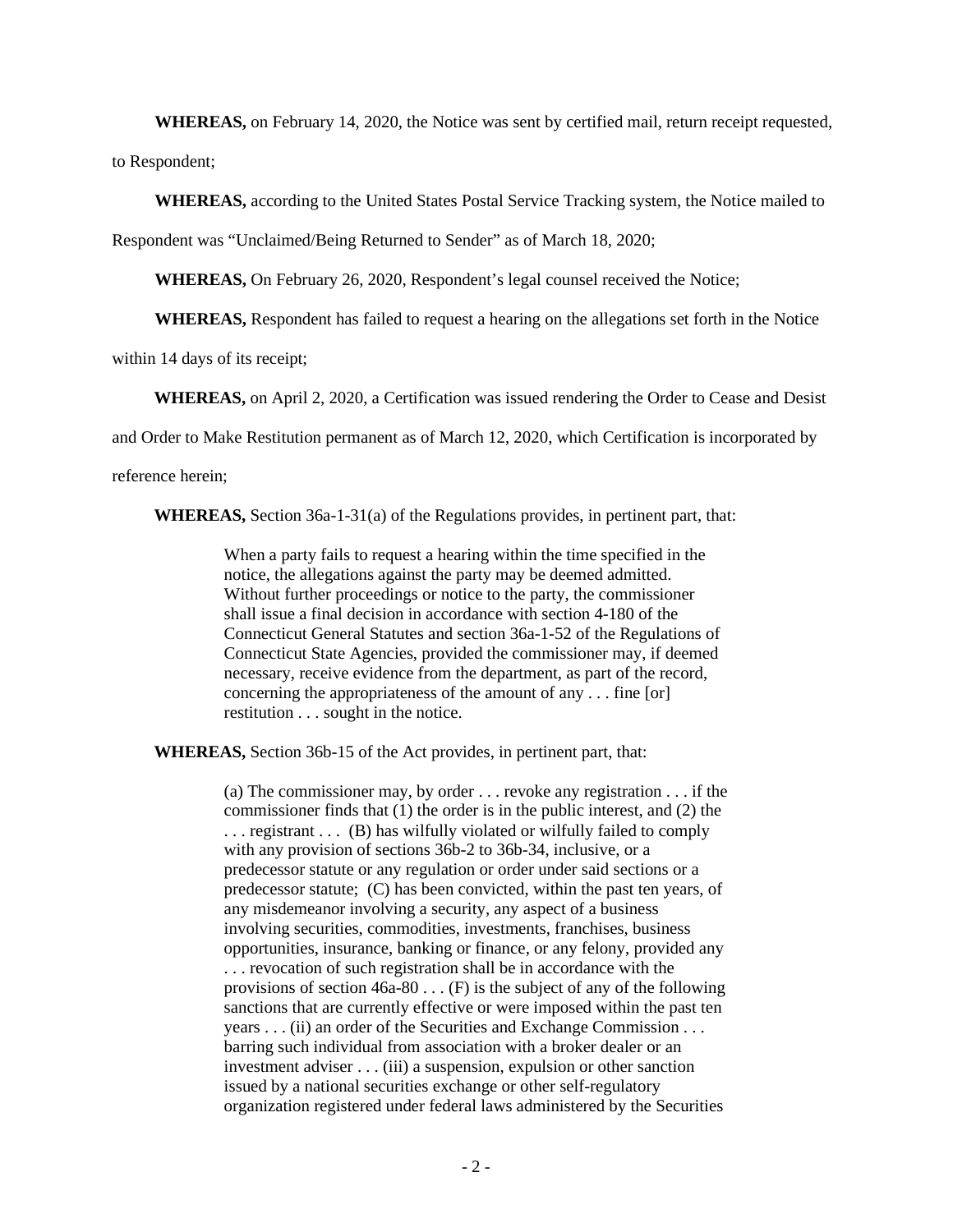and Exchange Commission or the Commodity Futures Trading Commission if the effect of the sanction has not been stayed or overturned by appeal or otherwise . . . (H) has engaged in fraudulent, dishonest or unethical practices in the securities, commodities, investment, franchise, business opportunity, banking, finance or insurance business, including abusive sales practices in the business dealings of such applicant, registrant or person with current or prospective customers or clients.

. . .

(f) No order may be entered under this section except as provided in subsection (c) of this section without  $(1)$  appropriate prior notice to the ... registrant  $\dots$  (2) opportunity for hearing, and (3) written findings of fact and conclusions of law[;]

**WHEREAS,** Section 36b-31(a) of the Act provides, in pertinent part, that "[t]he commissioner may from time to time make . . . such . . . orders as are necessary to carry out the provisions of sections 36b-2 to 36b-34, inclusive";

**AND WHEREAS,** Section 36b-31(b) of the Act provides, in pertinent part, that "[n]o . . . order may be made . . . unless the commissioner finds that the action is necessary or appropriate in the public interest or for the protection of investors and consistent with the purposes fairly intended by the policy and provisions of sections 36b-2 to 36b-34, inclusive."

## **II. FINDINGS OF FACT AND CONCLUSIONS OF LAW**

1. The Commissioner finds that the facts as set forth in paragraphs 6 through 17, inclusive, of the Notice, shall constitute findings of fact within the meaning of Section 4-180(c) of the General Statutes of Connecticut and Section 36a-1-52 of the Regulations, and that the Statutory Basis for Order to Cease and Desist, Order to Make Restitution, Revocation of Registrations as a Broker-Dealer Agent and an Investment Adviser Agent and Order Imposing Fine set forth in paragraphs 18 through 28, inclusive, of the Notice shall constitute conclusions of law within the meaning of Section 4-180(c) of the General Statutes of Connecticut and Section 36a-1-52 of the Regulations.

2. The Commissioner finds that Respondent committed at least one violation of Section 36b-4(a) and Section 36b-5(f) of the Act.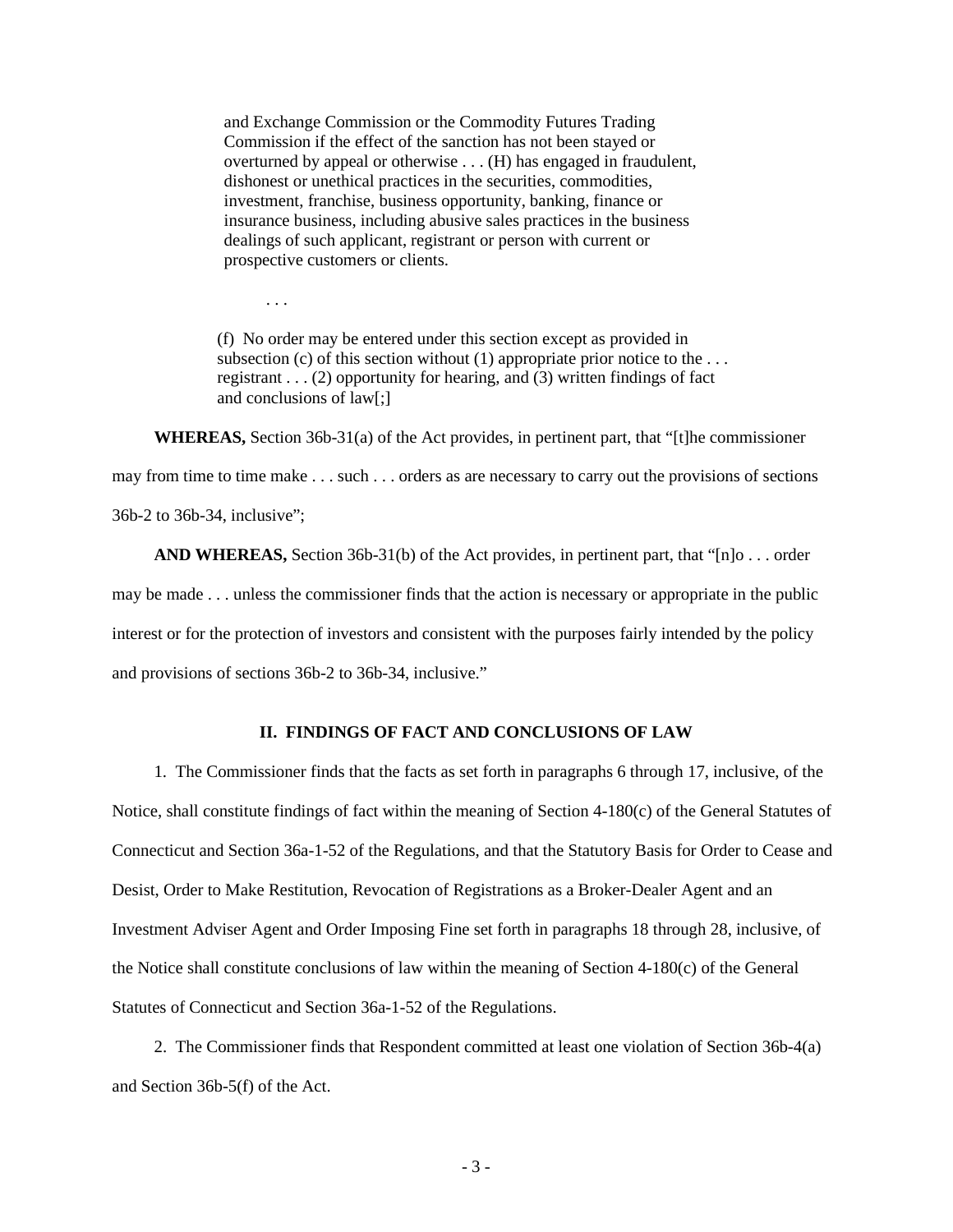3. The Commissioner finds that the facts require the imposition of a fine upon Respondent.

4. The Commissioner finds that grounds exist to revoke Respondent's registration as a brokerdealer agent and investment adviser agent in Connecticut pursuant to Sections 36b-15(a)(2)(B), 36b-15(a)(2)(C), 36b-15(a)(2)(F)(ii), 36b-15(a)(2)(F)(iii) and 36b-15(a)(2)(H) of the Act.

5. The Commissioner finds that the facts require the issuance of an order revoking Respondent's registration as a broker-dealer agent and investment advisor agent in Connecticut.

6. The Commissioner finds that the Notice complied with the requirements of Sections 36b-15(f) and 36b-27 of the Act and Sections 4-177 and 4-182(c) of the General Statutes of Connecticut.

7. The Commissioner finds that the imposition of a fine upon Respondent and the issuance of an order revoking Respondent's registration as a broker-dealer agent and as an investment adviser agent is necessary and appropriate in the public interest and for the protection of investors and consistent with the purposes fairly intended by the policy and provisions of Sections 36b-2 to 36b-34, inclusive, of the Act.

## **III. ORDER**

Having read the record, I hereby **ORDER**, pursuant to Sections 36b-15 and 36b-27(d) of the Act

that:

- 1. A fine of One Hundred Thousand Dollars (\$100,000) shall be imposed upon James Thomas Booth, such fine to be remitted to the Department by cashier's check, certified check or money order, made payable to "Treasurer, State of Connecticut", no later than forty-five (45) days from the date this Order Imposing Fine is mailed;
- 2. The registration of James Thomas Booth as a broker-dealer agent and as an investment adviser agent in Connecticut is hereby **REVOKED;** and
- 3. This Order shall become final when mailed.

Dated at Hartford, Connecticut, this 18th day of June  $2020$ .

Jorge L. Perez Banking Commissioner